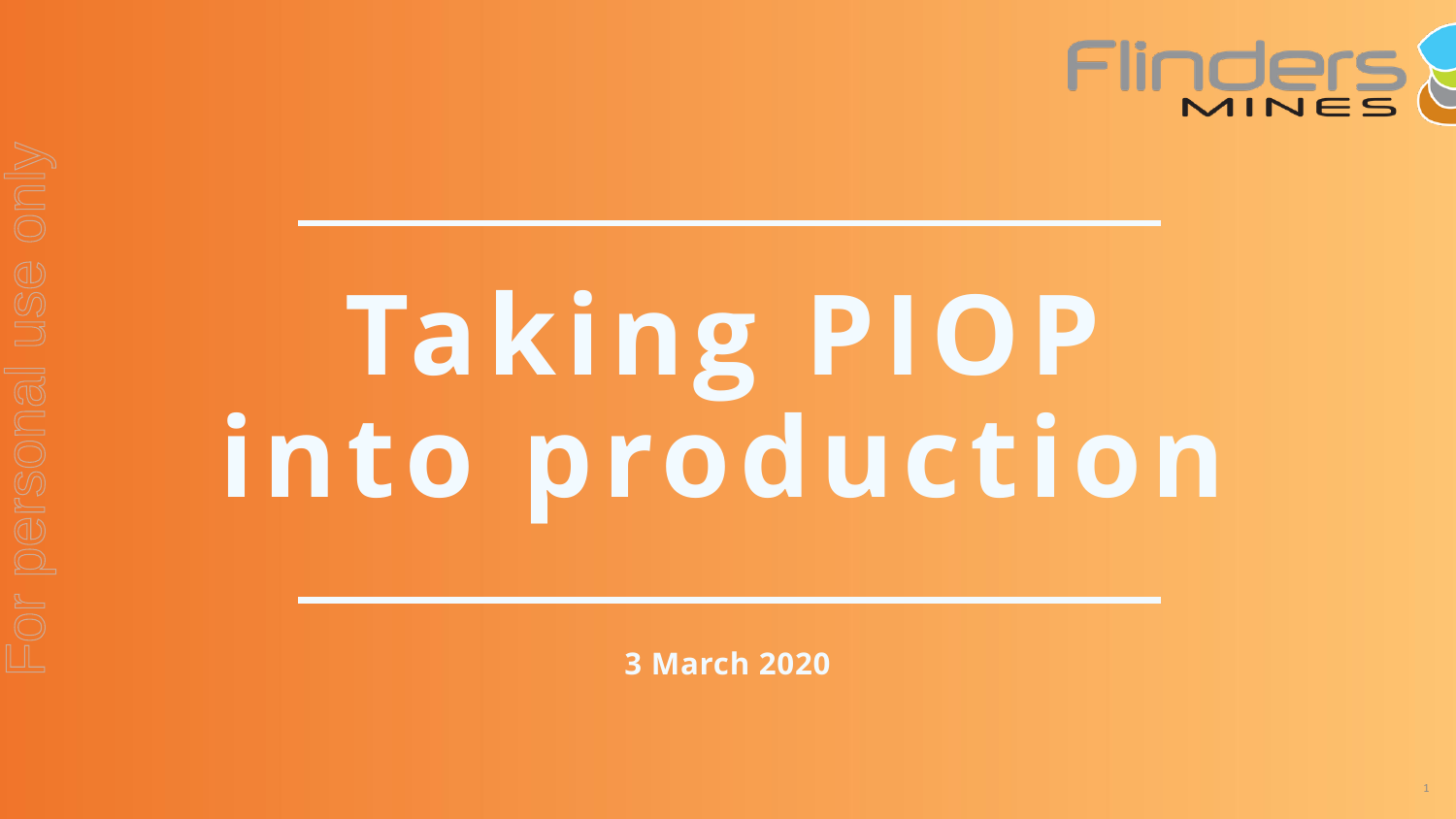# Disclaimer

This presentation includes information which summarises the terms of binding agreements that Flinders Mines Ltd ("Flinders" or "Company") has entered into with BBI Group Pty Ltd ("BBIG") in relation to an incorporated join Project ("Transaction Documents"). These Transaction Documents are subject to Flinders' shareholder approval before coming operative. As a summary, the information in this presentation is not complete and does not purport

This presentation is authorised by the Board of Flinders Mines Limited. It should be read in conjunction with Flinders' notice of meeting dated 19th December 2019, with respect to shareholder approval of the Transaction Do continuous disclosure announcements lodged with the Australian Securities Exchange ("ASX"), which are available at www.asx.com.au.

This presentation is current as at the date of the cover page. The information in this presentation remains subject to change. The Company is under no obligation to update the presentation and the information in this prese the Company in its absolute discretion and without notice. To the maximum extent permitted by law, the Company and its advisers make no representation and give no assurance, guarantee or warranty, express or implied, as to  $\equiv$  assume no liability for, the authenticity, validity, accuracy, suitability or completeness of, or any errors in or omissions, from any information, statement or opinion contained in the presentation.

This presentation may contain forward looking statements and opinion which are provided as a general guide only and should not be relied on as an indication or guarantee of future performance and involve known and unknown factors, many of which are outside the control of the Company. While the Company has no reason to believe that any such statements are either false, misleading or incorrect, it cannot and does not warrant or guarantee that or actions beyond the control of the Company they will not become so. Past performance is not necessarily a guide to future performance and no representation or warranty is made as to the likelihood of achievement or reaso statements or other forecast. Actual results, performance or achievements could be significantly different from those expressed in, or implied by, these forward-looking statements. Proje<br>
This Form Continued Continued in the Continued of the Continued of the Continued of the Continued of the Continued of the Continued of the Continued of Continued of Continued Continued Continued Continued Continued

TIO (NZ) Limited ("TIO") is a majority shareholder in Flinders holding 55.56% of Flinders' shares on issue as at the date of the cover page. TIO owns approximately 94% of BBIG, and TIO is indirectly a wholly-owned subsidia therefore related parties of Flinders for the purposes of the Corporations Act 2001 (Cth).

The information in this report that relates to Mineral Resources was released to ASX on 1 March 2018 and is based on information compiled by John Graindorge who is a Chartered Professional (Geology) and a Member of the Aus Metallurgy (MAusIMM) and has sufficient experience which is relevant to the style of mineralisation and type of deposit under consideration and to the activity to which he is undertaking to qualify as a Competent Person as "Australasian Code for Reporting of Exploration Results, Mineral Resources and Ore Reserves". John Graindorge is a full-time employee of Snowden Mining Industry Consultants Pty Ltd. The Company confirms that the form and c Person's findings are presented have not been modified from the original announcement and, in the case of estimates of Mineral Resources, all material assumptions and technical parameters underpinning the estimates in the apply and have not materially changed.



Nothing contained in this presentation constitutes investment, legal, tax or other advice.

### Competent Persons Statement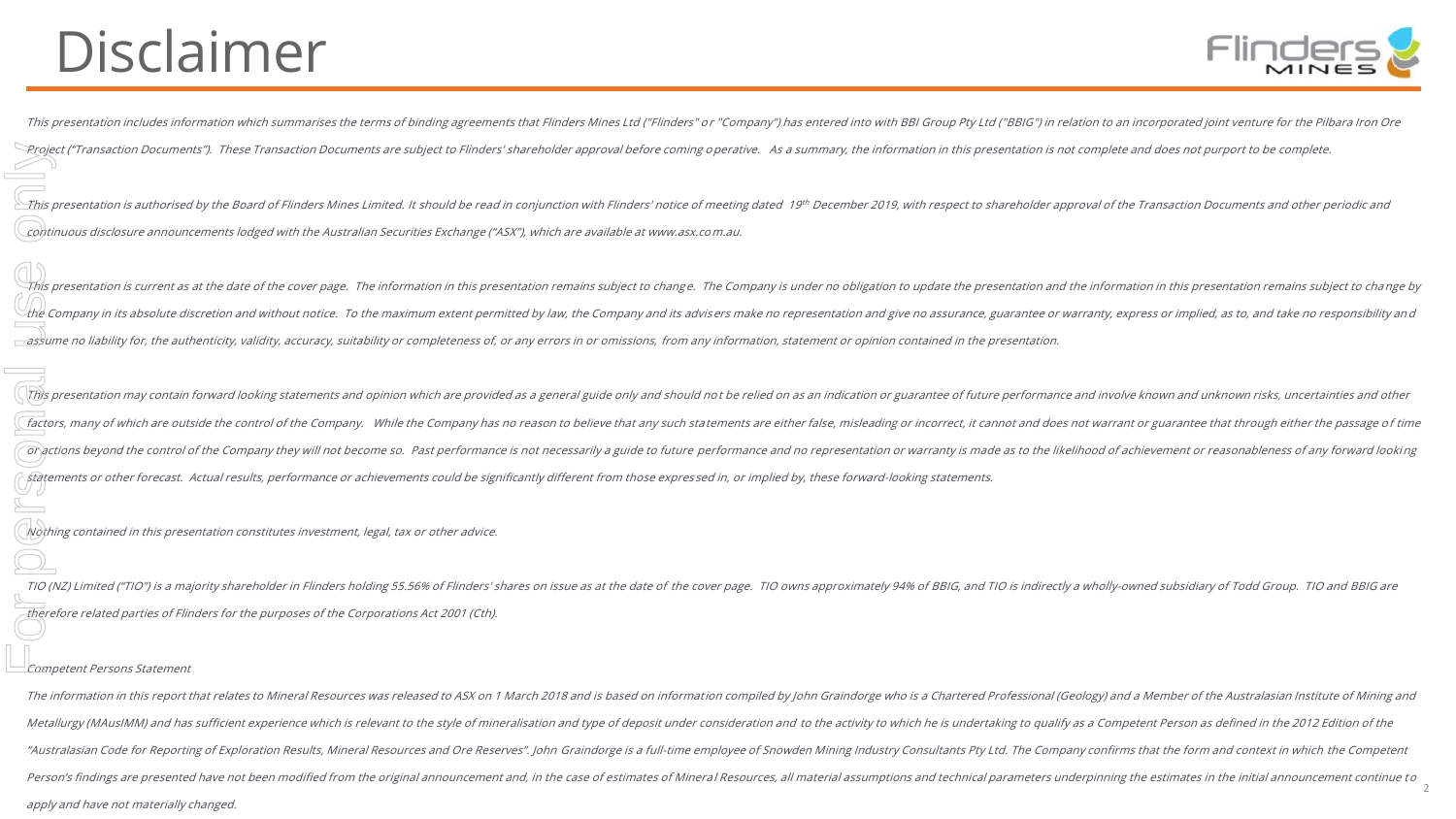# The road to developing the PIOP

Maturation programme resulted in a revised JORC Code 2012 Mineral Resource estimate and recommendation to progress discussions on an infrastructure solution

Further review of available strategic options to maximise shareholder value with an independent strategic adviser.

### 2018

Entered into Option Agreement with Todd Corporation for \$10m upfront plus \$55m and ongoing royalty (varying between 1% and 1.75% of sales) Shareholders did not approve Option Agreement

### 2015

Unconditional offmarket takeover bid by TIO and acquired 53% of 2016

Flinders



Strategic review of PIOP completed, PIOP dependent on development of a financeable infrastructure solution to be an economic asset; two possibilities identified – BBIG and another iron ore miner

Flinders engaged with the thirdparty miner, but determined it was unlikely to gain access to their infrastructure

### 2017

Further strategic review, Independent Infrastructure Committee formed

PwC undertook an independent review of development options for the PIOP

Entered into Farm-in Agreement with BBIG

### 2019

with Todd Corporation

### 2014 - 2016

Strategic reassessment and commercialisation

### 2017 - Today

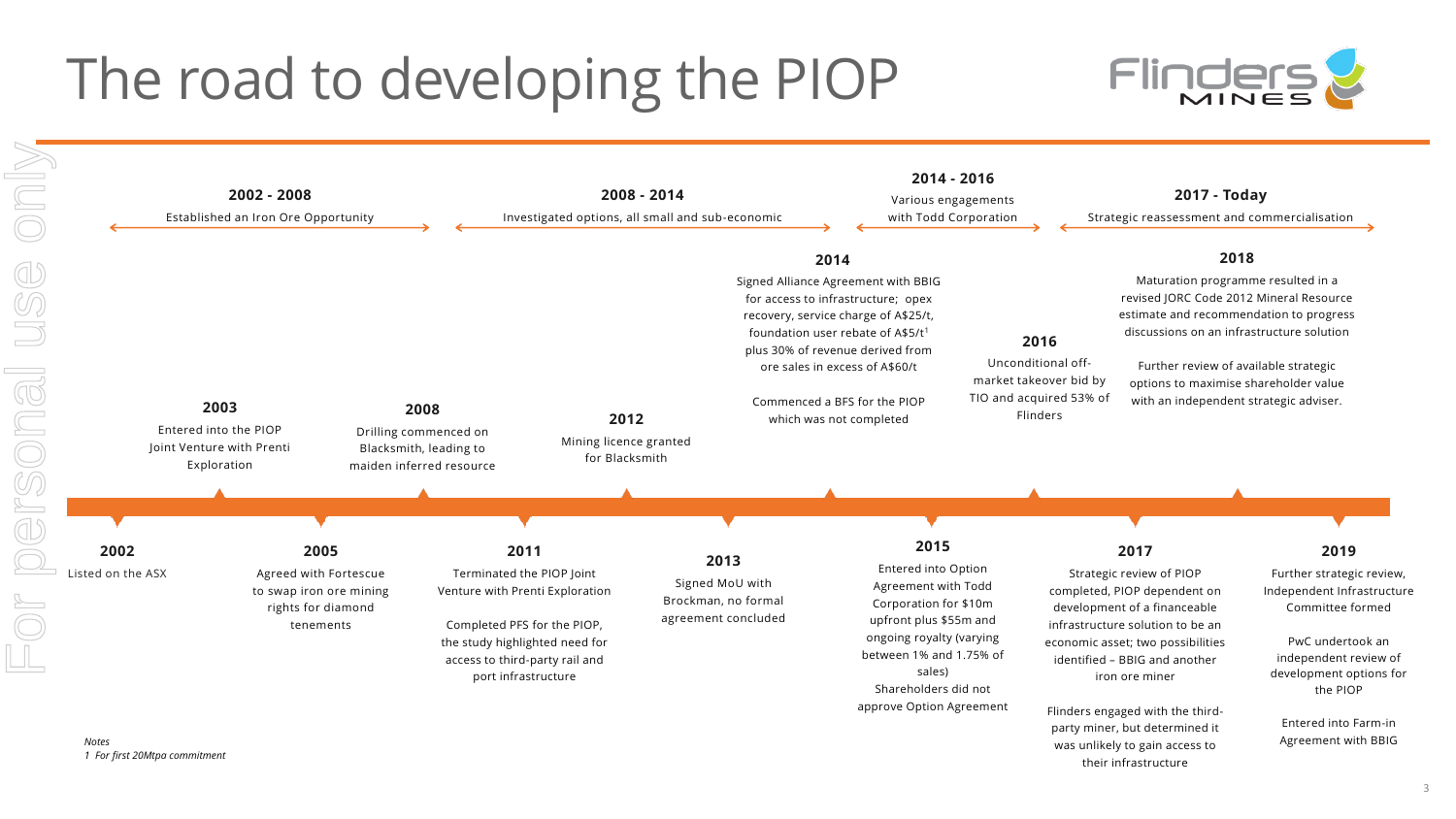## Transaction overview

The binding agreements with BBIG establish a framework for Flinders and BBIG to form an incorporated joint venture to develop the PIOP

> BBIG<sup>1</sup> will fund feasibility studies required for a FID for the PIOP spending \$15m pa, in exchange for a 10% voting interest and no economic interest



### Stage 1 Pre-FID

MINING OPTION – Flinders interest is diluted and continues as a 40% free-carried<sup>2</sup> shareholder ROYALTY OPTION – Flinders converts to a

2.5% gross revenue royalty of 100% of the PIOP ore sales / disposals

### Stage 2 Post-FID

*Notes*

1 Or an entity controlled by it

For personal use onlypersonal

2 Subject to pro rata responsibility for capital cost overruns above, in some circumstances, an appropriate contingency during construction and costs associated with provision of any required completion security*.* 





### Phase 1

Pre-Completion

Phase 3 FID to Development



"Off-Ramps" for Flinders prior to FID

- Failure to satisfy Conditions Precedent
- BBIG failure to bring valid FID proposal during the pre-FID period (or, at 30 months, if Flinders reasonably believes BBIG will fail, can seek alternative proposals)

Decision to move to a royalty option is in the hands of minority shareholders if the FMS Board sees this as an appropriate option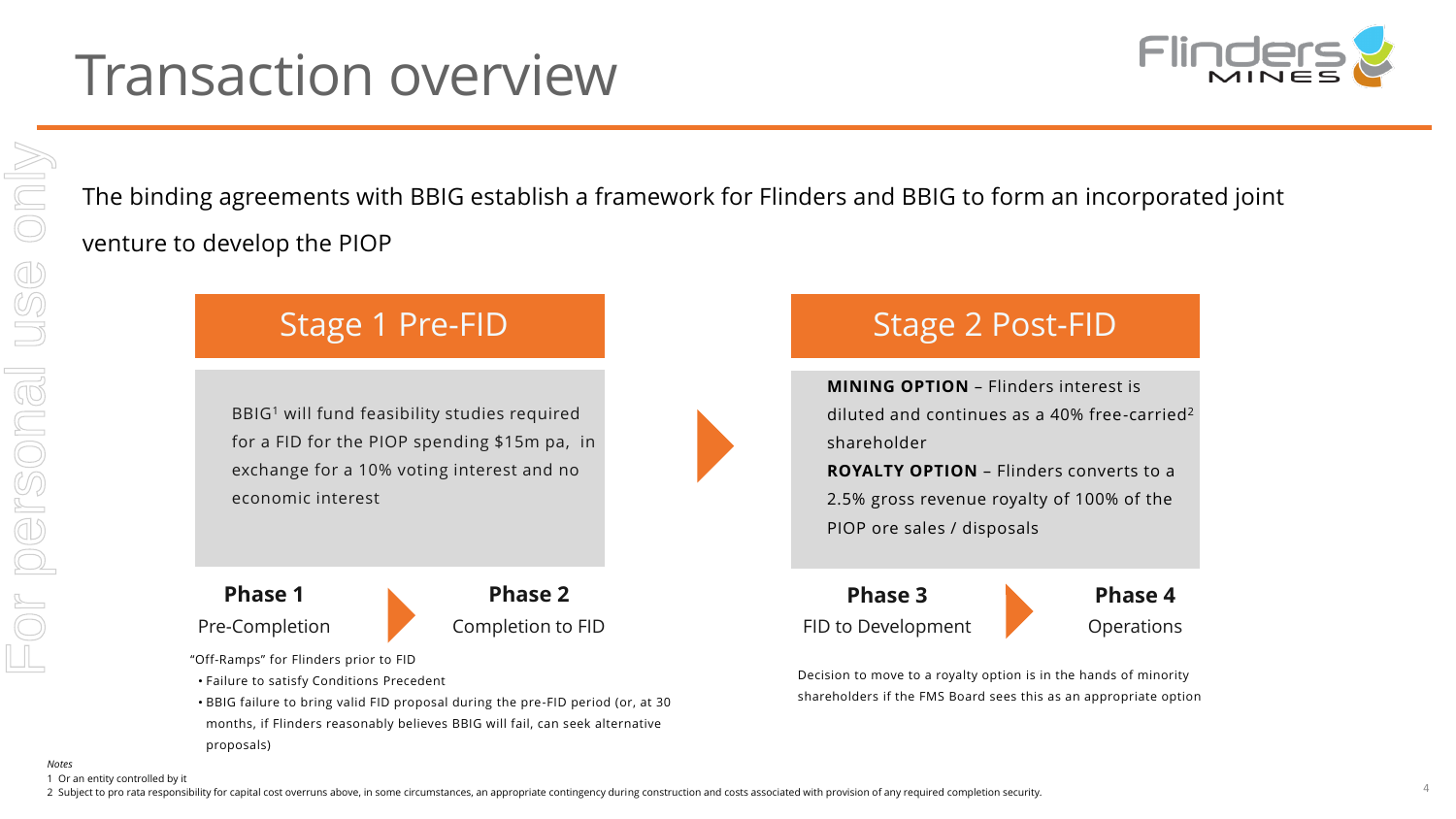Various enhancements to the transaction have been negotiated – Value to FMS shareholders has improved

- Increase in annual minimum spend by BBIG: annual minimum spend during FID phase increased from \$10M to \$15M
- Third party user rebate: rebate to PIOP Mine Co of up to A\$2.50/t for any third-party use of the BBIG Project
- Post PIOP earnings stream: fee to Flinders only and not the other shareholders of PIOP Mine Co of up to A\$1.00/t for any third-party use of the BBIG Project post the completion of mining at the PIOP which is capped at 50 Mtpa and the total product produced and transported from the PIOP. • Haulage tariff: various enhancements to the tariff mechanism including a lowering of the headline tariff, caps on inflation adjustments, a "windowed" commencement period that reduces risk for PIOP Mine Co, an abatement regime which abates the take-or-pay in certain circumstances and an ability to defer payment of the tariff charges under certain circumstances for up to 12 months
- Excess tonnes: ability for PIOP to request BBIG to haul excess tonnes at incremental operating cost with no capacity or commodity charge in certain circumstances
- Completion security: if required by financiers, BBIG and Equity Funding Party to provide completion security on behalf of Flinders at cost
- Liability regime: Improved and more balanced liability regime under the Infrastructure Services Agreement

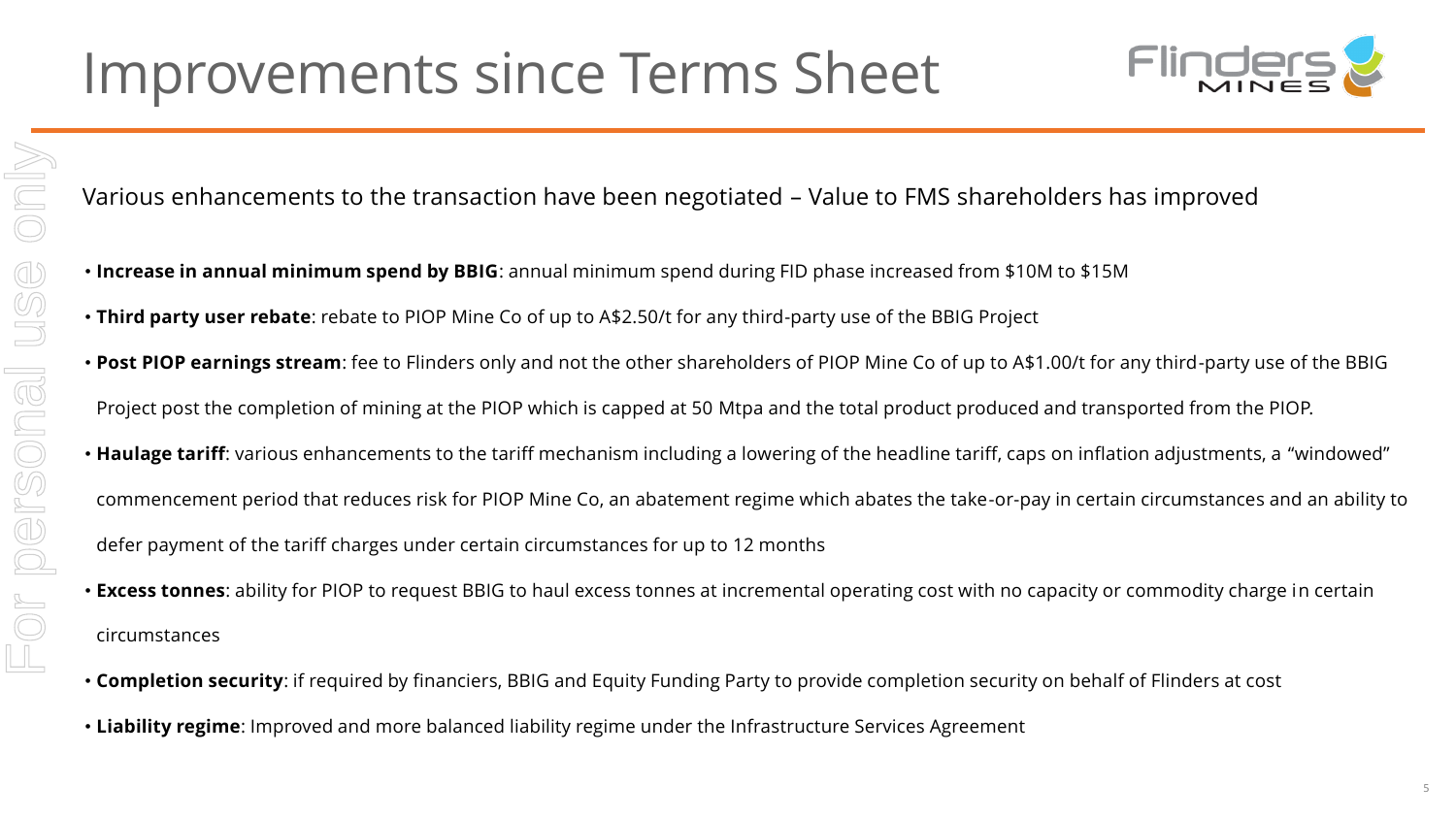# Operations - commercial protections

The tariff is on a 'take or pay' with a window mechanism for commencement when ore is ready for shipment There are risk management mechanisms to protect PIOP Mine Co, such as a make up and abatement regime where there is a non-provision of services by BBIG in certain circumstances If Flinders proceeds with the Mining Option, it will also be entitled to a \$1/tonne payment for all product using the infrastructure after iron ore mining at PIOP has ceased<sup>1</sup>

The Tariff is an important element of the arrangements and has been documented in detail. Flinders believes the negotiated Tariff represents an attractive commercial outcome for shareholders



- A\$10.25/t based on iron ore price of A\$60/dry tonne; up to
- A\$19.25/t based on iron ore price of A\$90/dry tonne



- 
- 

1. Capped at the total volume of tonnes shipped by PIOP Mine Co prior to cessation of mining and at 50 million wet tonnes per annum, and not subject to escalation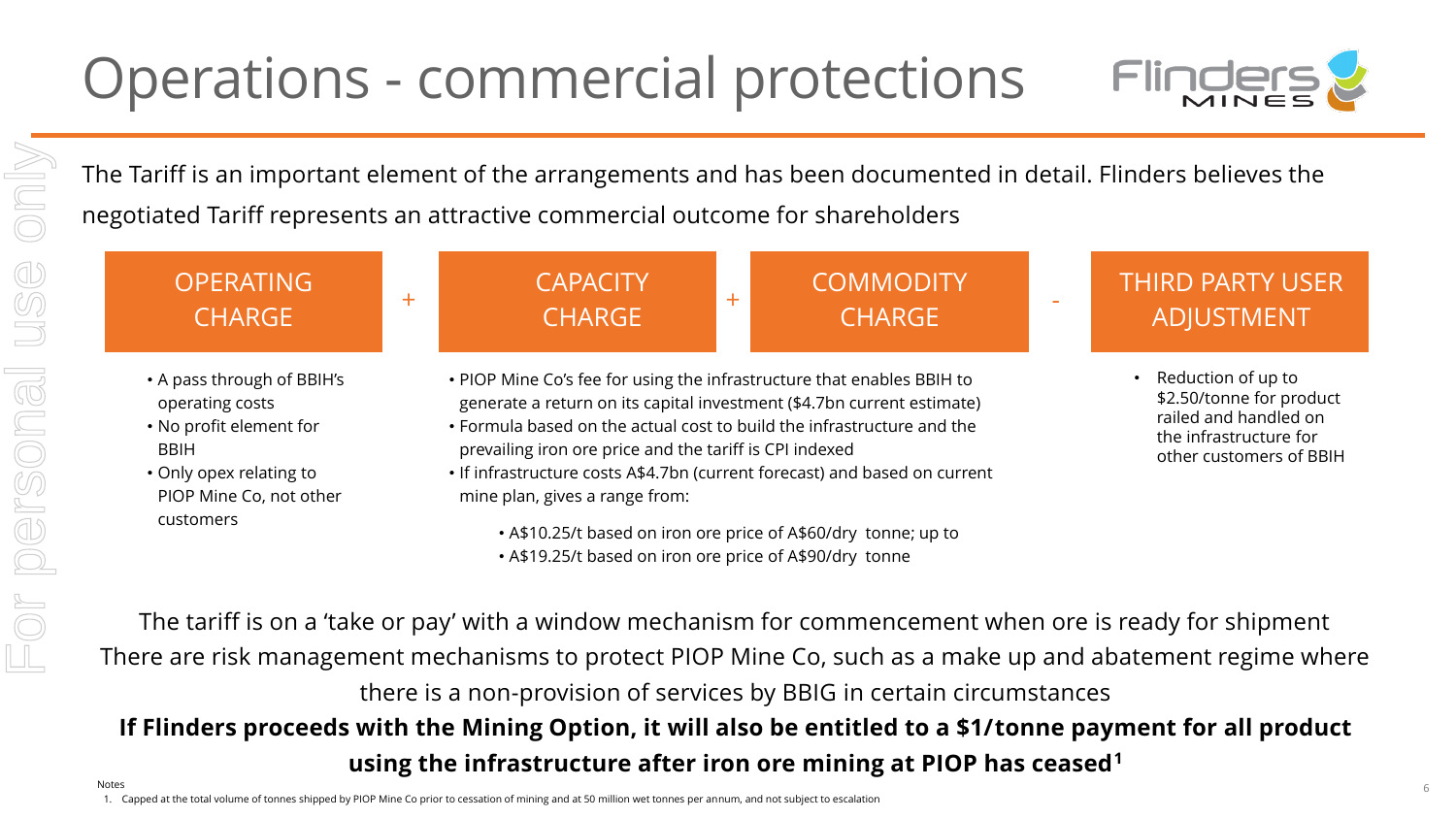# Reasons to vote in favour

Notes

| <b>Independent Directors</b><br><b>Recommend the</b><br><b>Transaction</b> | The Independent Flinders Directors unanimously recommend to<br>absence of a superior proposal                               |
|----------------------------------------------------------------------------|-----------------------------------------------------------------------------------------------------------------------------|
| <b>Fair and Reasonable</b>                                                 | The Independent Expert has concluded that the transaction is<br>fair and reasonable                                         |
| <b>Infrastructure</b><br><b>Solution</b>                                   | If the transaction proceeds, it will provide an infrastructure solut                                                        |
| <b>Free Carry to Production</b>                                            | Flinders shareholders free-carried <sup>1</sup> through to production, minim<br>potential dilution to Flinders Shareholders |
| <b>Optionality to Reduce</b><br><b>Risk</b>                                | Flinders will have optionality at FID to select the Mining Option of<br>will need to approve any move to the Royalty Option |
| <b>Value</b>                                                               | There is potential to achieve an attractive value outcome                                                                   |
| <b>No Superior Proposal</b>                                                | Flinders has no immediate alternative to develop the PIOP and r                                                             |
| <b>Impact on Flinders</b><br><b>Share Price</b>                            | Flinders' share price may fall if the transaction does not proceed                                                          |
|                                                                            |                                                                                                                             |

1. Subject to pro rata responsibility for capital cost overruns above, in some circumstances, an appropriate contingency during construction and costs associated with provision of any required completion security



### that you vote in favour of the transaction in the

ion for the currently stranded PIOP

hising future funding requirements and

or Royalty Option. Minority shareholders

no superior proposal has emerged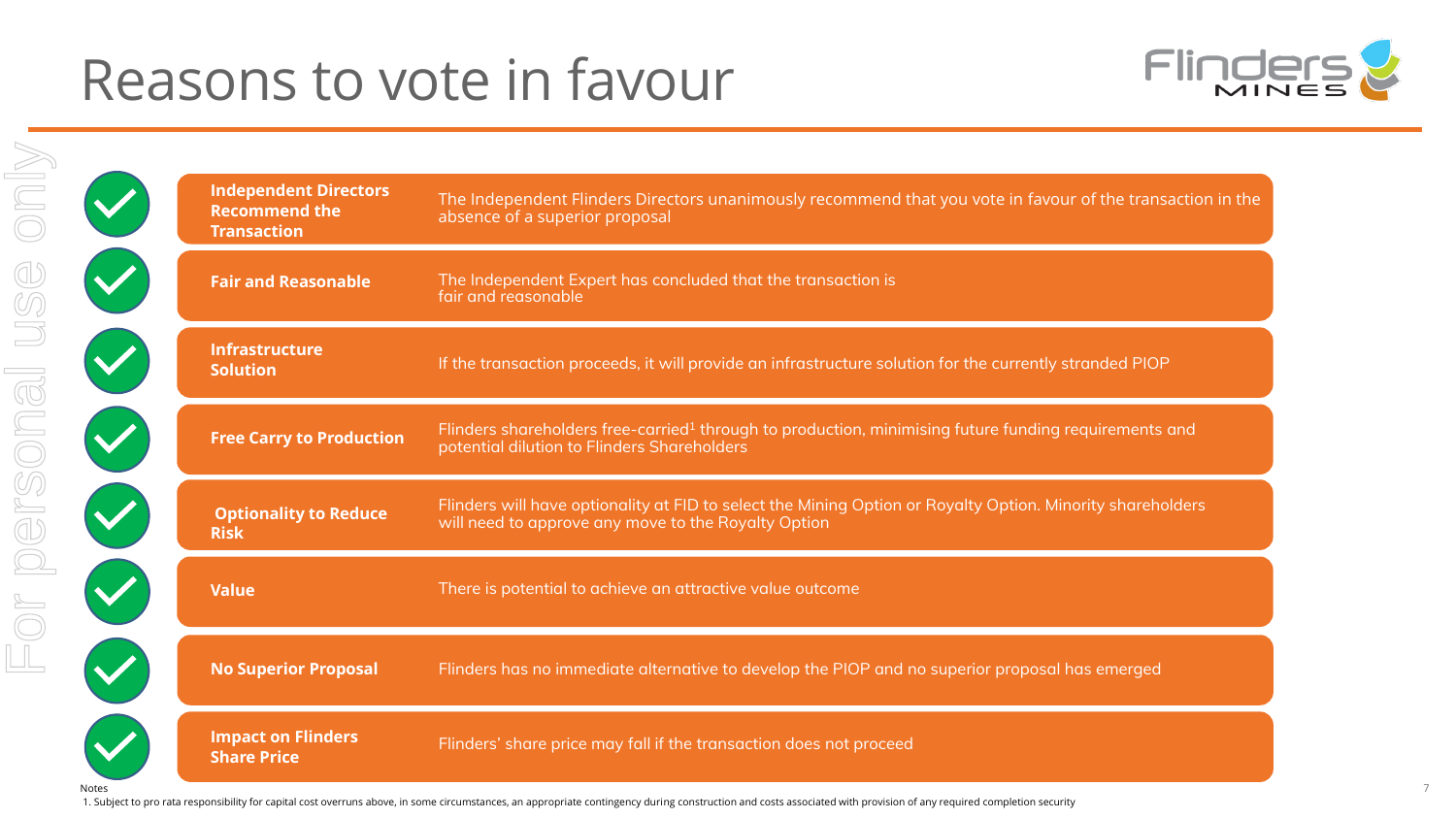# Potential implications of "no" vote

Difficult to develop the PIOP without raising significant funds, and future capital raises could dilute existing shareholders

BBIG may be forced to abandon development of the BBI Project as the BBIG State Agreement will expire in September 2020, in which case it would no longer be a potential infrastructure option

Flinders will need to consider other potentially less optimal development alternatives with unknown timeframes and viability

Flinders would proceed with activity level commensurate with available funding. Future funding support from TIO may no longer be available to Flinders and Flinders may need to rely largely on minority shareholder support for funding